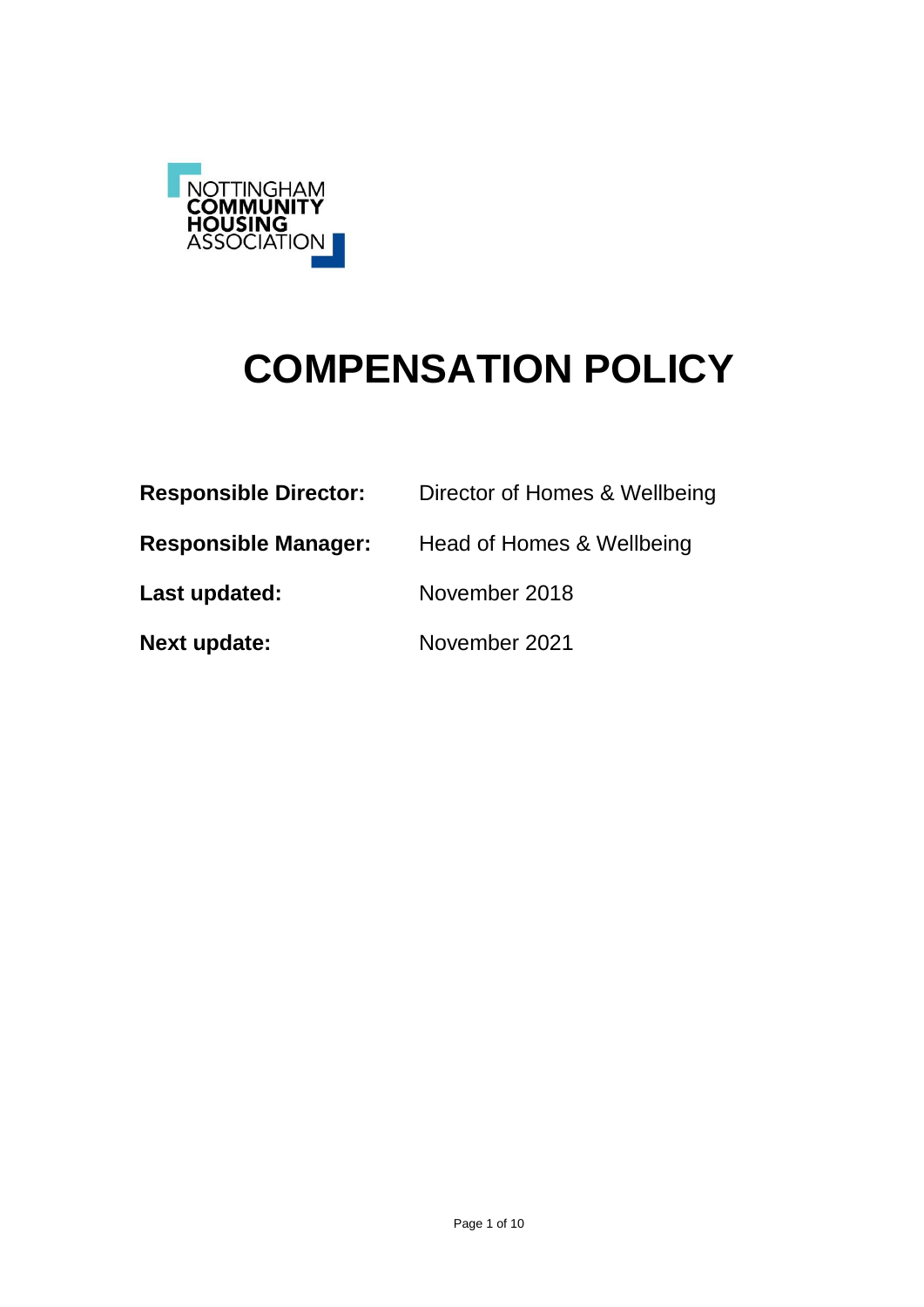# **E2 Compensation**

### **1. Policy**

- 1.1 It is the overall objective of NCHA to provide a quality service to all its customers and applicants. In order to achieve this objective, the Association has clear procedure guidelines and sets minimum standards of service that its customers and applicants can expect.
- 1.2 The Association recognises that in some instances it will fail to reach these standards and to underline its commitment will compensate customers and applicants where failures occur other than where the failure is outside of the control of the Association or its agents.
- 1.3 NCHA will advise all customers, carers and applicants of their right to compensation for our service failures.
- 1.4 NCHA will publish and regularly review the guidance for staff and customers on compensation levels and examples of where compensation may be due.
- 1.5 All customers are recommended to arrange their own household contents insurance, and where accidental damage is caused claims should be made on this insurance and no compensation will be payable from NCHA.
- 1.6 If the damage has been caused by NCHA or its contractors then compensation may be payable by NCHA.
- 1.7 Where a customer is in arrears and costly personal items are damaged by NCHA staff or a contractor, the compensation will be paid to the customer to enable him / her to replace the damaged item, like for like upon proof of purchase.
- 1.8 Compensation for personal injury is not covered by this policy. Such claims will be investigated by NCHA's insurers and details should be submitted to the appropriate Departmental Manager.
- 1.9 The costs of offering and paying compensation will be closely monitored by Managers, including the amount awarded and the reasons. Where a resident is in arrears the compensation will normally be credited to their rent account. Should a customer have an outstanding debt, the Income Team and the customer will be consulted as to how to proceed and will take individual circumstances into account.
- 1.10 Where compensation is for missed appointments Managers log any compensation on Capita and record who missed the appointment and why.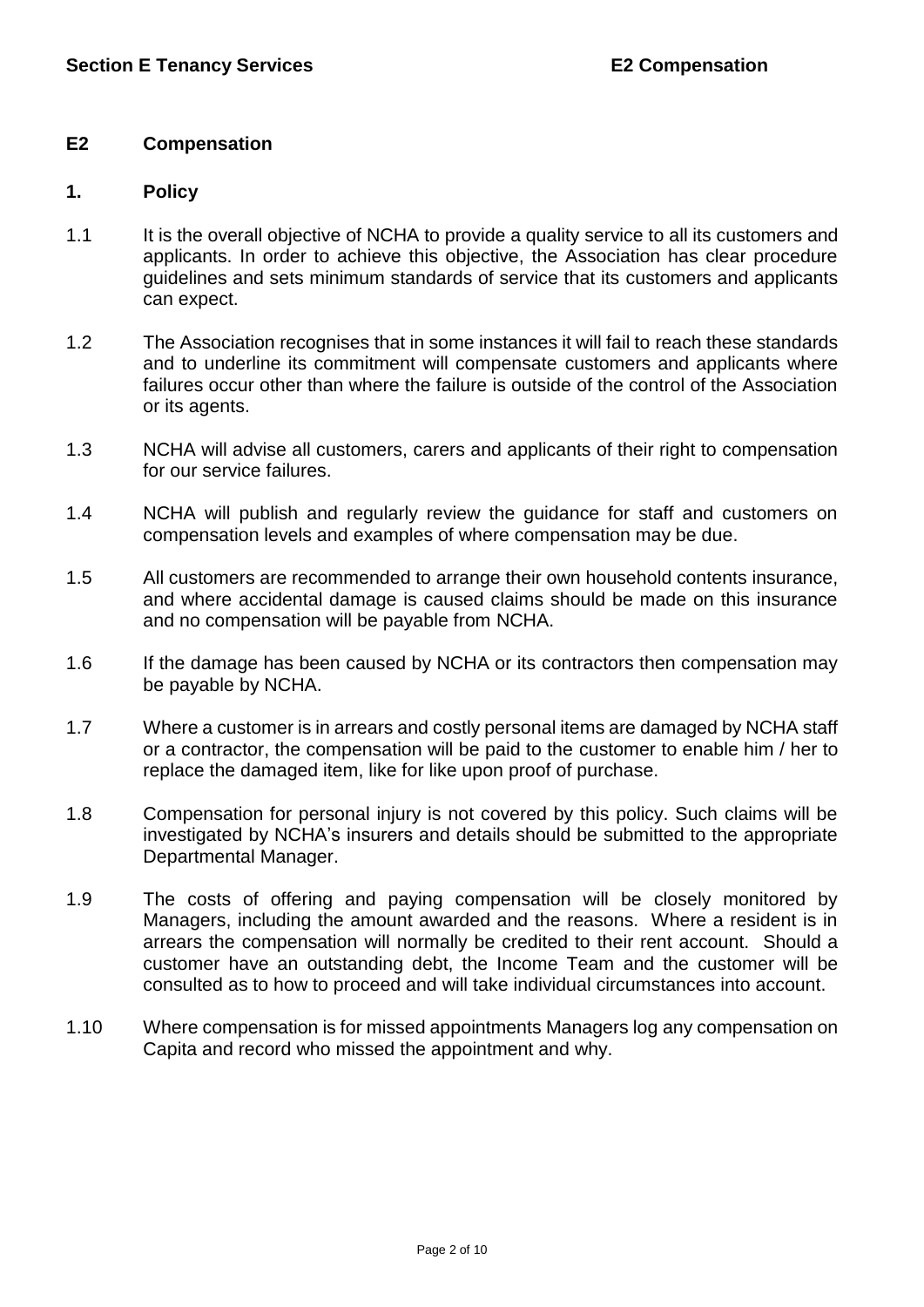# **2. General**

- 2.1 Where NCHA fails to achieve its agreed standards, we will pay compensation or take action to make amends. However, we will endeavour to correct matters without the need for our customers to make a claim.
- 2.2 We will consider paying compensation to anyone who suffers a quantifiable loss and/or experiences significant inconvenience as a result of a failure to deliver services. In some cases, practical action and an apology may be more appropriate or a combination of both may be required in order to resolve the matter.
- 2.3 We will not pay compensation where the loss of a service or facility has been caused by a customer's own negligence, such as failing to report a repair or where access has been refused for our contractors to complete a repair.
- 2.4 The general approach will be to publicise the right to compensation and always to advise people of their right to compensation.
- 2.5 Compensation payable due to home loss and / or disturbance is covered within E06 Disturbance Policy.

# **3. Areas of Compensation**

#### 3.1 Property Services failure to keep appointments

- 3.1.1 Should a member of NCHA's staff, or its appointed contractors, fail to keep an appointment without giving the customer 12 hours notice then the customer is automatically entitled to £10.00. If, however, a customer fails to keep the appointment without good reason, NCHA will charge them £10 (including VAT).
- 3.1.2 Where non-attendance is unavoidable due to emergency then NCHA should immediately inform the customer by telephone or in writing, detailing the reason and re-arranging the appointment.
- 3.1.3 The customer may also claim for the following:
	- a) Loss of income
	- b) Annual Leave (based on income)
	- c) Other expenses resulting from the broken appointment
- 3.1.4 In order to claim compensation for loss of income or annual leave the customer would need to provide confirmation of the loss from his/her employer or other proof if self employed.
- 3.2 Failure to reply to, or acknowledge, correspondence
- 3.2.1 NCHA is committed to promoting effective, professional and consistent standards of communication across the Association. All staff are expected to practice and maintain high standards of communication in all aspects of the business of the Association and adhere to the defined acceptable standards of communication.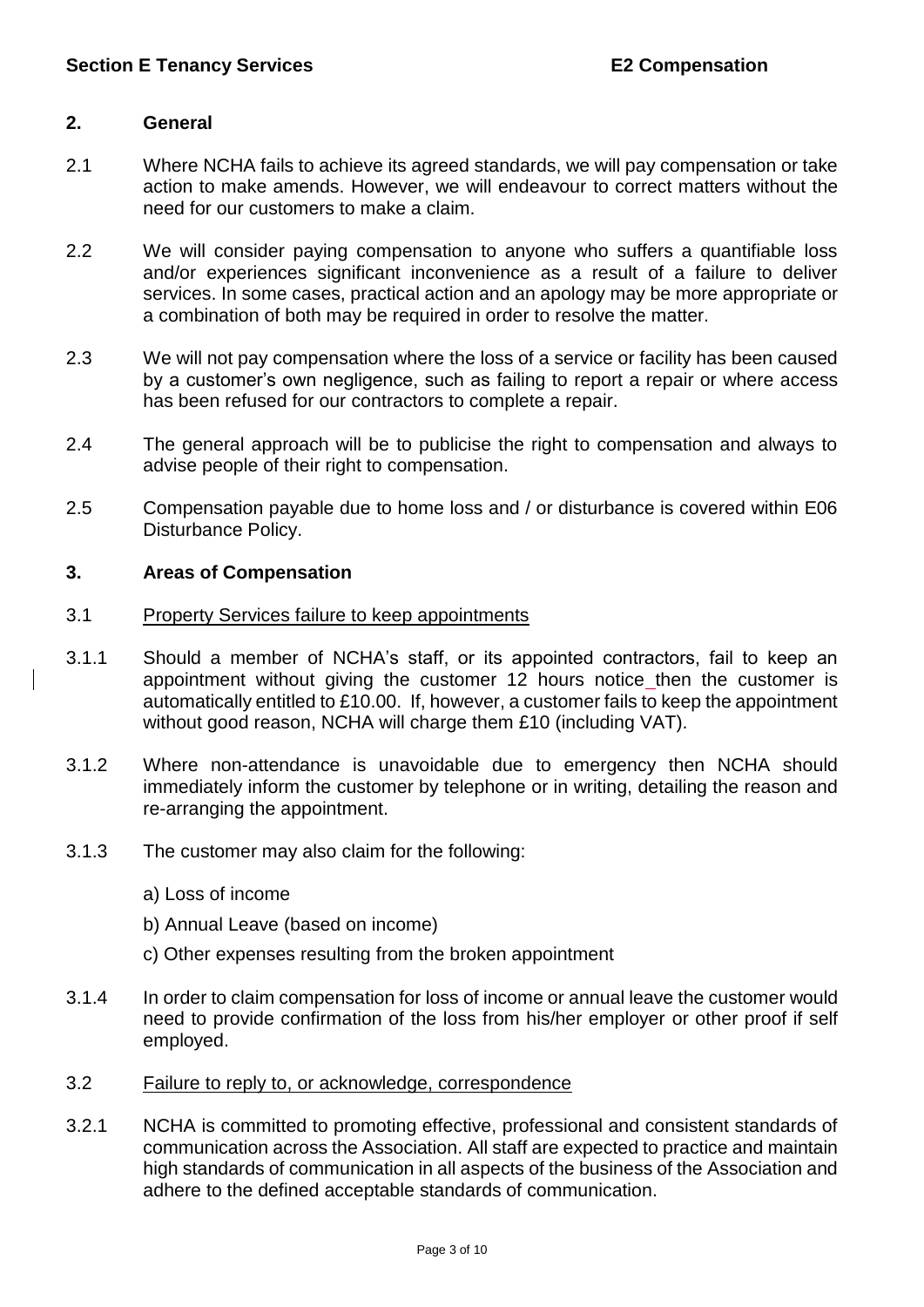- 3.2.2 When customers contact NCHA, our response times are:
	- a) In writing The letter will be forwarded to the appropriate person who will reply to the letter within ten working days. If this time scale is not feasible, an acknowledgement letter will be sent advising the customer of when a full reply can be expected.
	- b) By email A reply will be provided within five working days. Again, an acknowledgement will be sent should more time be required to deliver a more comprehensive response. If members of staff are away from their office for more than one working day, an automated response will be provided giving details of their return and the most appropriate person to contact in their absence.
	- c) By telephone Whenever possible, NCHA staff will endeavour to ensure that, when messages are left, all calls are returned within two working days. Where the voicemail service is available, staff will leave an appropriate message if they are away from their office.
- 3.2.3 Where it can be shown that NCHA have not adhered to these timescales, the customer will be offered £10.00 in compensation and their query given priority.

# 3.3 Delays in Completing Repairs

- 3.3.1 NCHA's Property Services Team prioritise repairs and allocate response times to complete the repair dependent on the emergency. However, the majority of responsive repairs are made by appointment as agreed with the customer. If NCHA, or its contractors, do not attend to the repair as agreed, a new appointment will be made and considered as a priority. The customer will also be given £10.00 in compensation for the inconvenience.
- 3.3.2 Most repairs can be completed within the timescale. However, it may be necessary to order parts or the repair may be more complicated than first envisaged. Should this be the case, the customer will be given an approximate completion date for the works and will be kept updated as the works progress to their completion.
- 3.3.3 Compensation will not be paid when:
	- a) NCHA, or its contractor, is not responsible for the repair.
	- b) The repair was necessary due to damage caused by the customer. In this instance, NCHA will consider whether to recharge the customer for these works in accordance with the rechargeable repair policy.
	- c) NCHA had not been informed that the repair was necessary.
	- d) The customer failed to provide access or did not keep to a pre-arranged appointment.
	- e) The customer did not respond to a card left by the contractor at the property.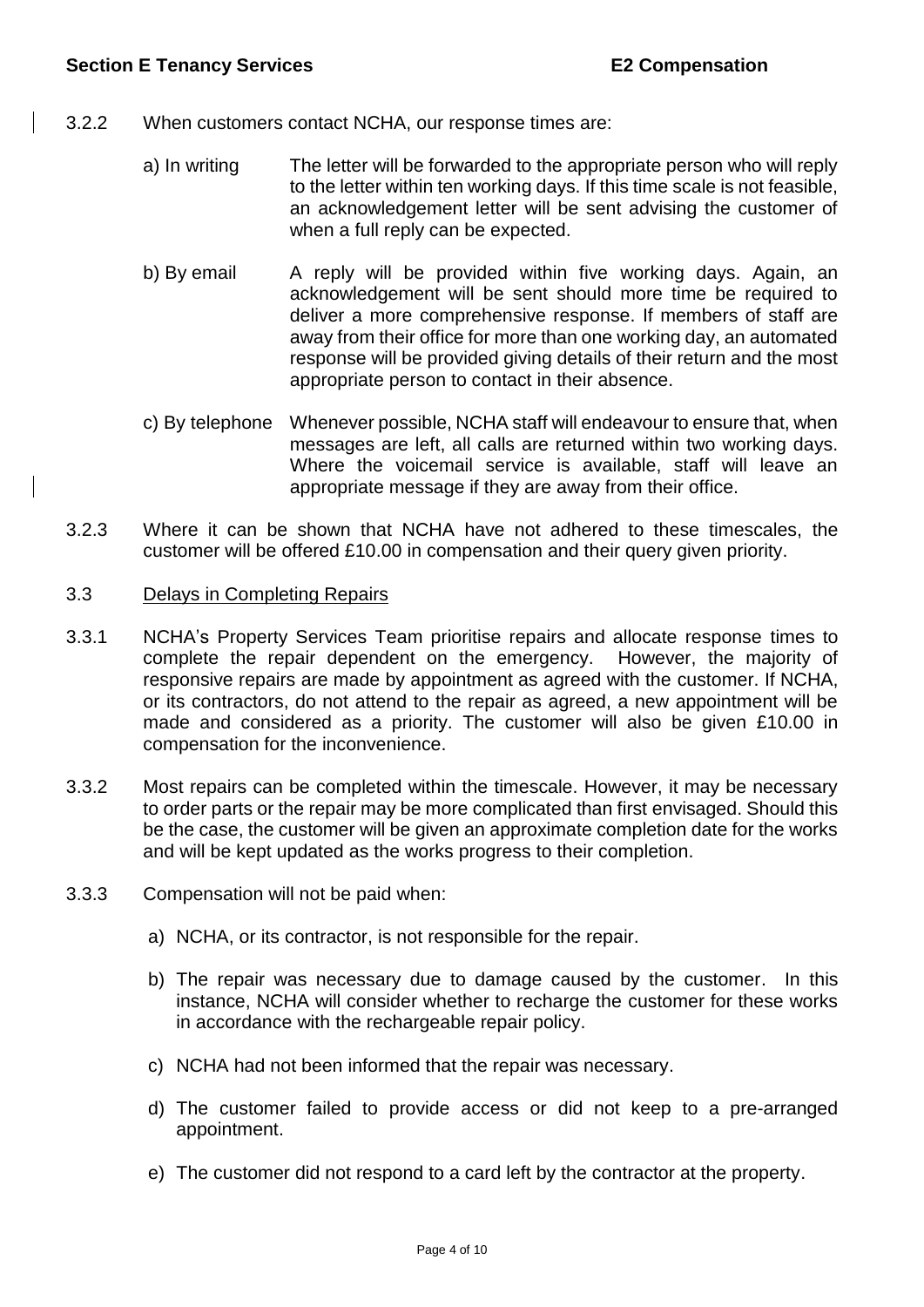- f) The customer did not inform or report to NCHA details of any damage to their property or belongings within a reasonable timescale – within 1 week of the work.
- 3.4 Social and Affordable Housing Customers Property Improvements (this should be read in conjunction with the Customers Improvement Procedure).
- 3.5 Social and Affordable Housing customers of NCHA have the right to carry out improvements at their own costs to their home subject to a number of simple conditions.
- 3.6 The customer must obtain NCHA's written permission before carrying out any improvement works and NCHA reserves the right to withhold permission in certain circumstances. The customer will be advised of the reasons for refusal within 10 workings days. If the customer is likely to seek compensation for the works when terminating the tenancy then three estimates must be submitted. Only when the Association has agreed the estimate can the customer instruct the contractor to start work.
- 3.7.1 The Association considers the following items to be improvements:
	- Bathroom suite
	- **Showers**
	- Kitchen sink
	- Kitchen units including work surfaces
	- Central Heating / Gas fires
	- Loft Insulation/Cavity Wall Insulation, pipe and tank insulation
	- Double Glazing or other external window replacement or secondary glazing
	- Re-wiring
	- Intruder Alarms
	- Car parking / hard standing
	- Sheds, conservatories, external structures
- 3.8 This list is not exhaustive; other improvements would be considered on their merits. Improvements may not necessarily warrant compensation.
- 3.9 Note should be made of customers' requests to install their own intruder alarms. If the alarm specification is approved by NCHA's contractors, NCHA will maintain and service the alarm free of charge. Details of the current alarm specification are available from the Technical Inspector. If the alarm is not of a type approved by the Association's contractors, no compensation will be offered as the alarm would need to be removed when the tenancy ends.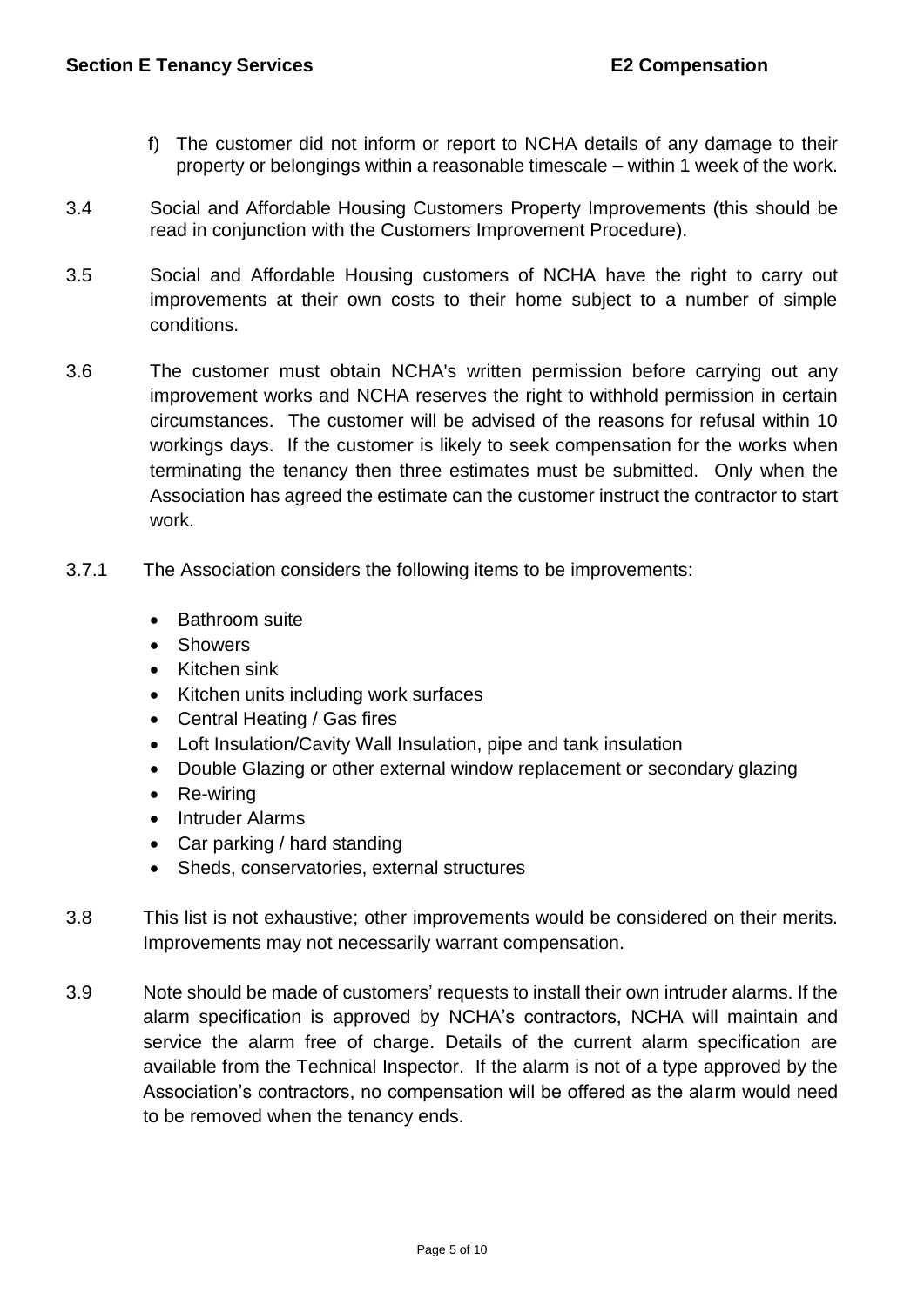# 3.10 Floor coverings

- 3.10.1 Written permission will be required to fit wooden, laminate flooring, lino and ceramic floor tiles.
- 3.10.2 Customers should be made aware that permission will only be granted for these types of floor covering in ground floor flats and on the ground floor of houses.

### **4.0 Process**

- 4.1 Customers wishing to carry out improvements to their home must make written application to the Property Services Department giving the following details.
	- a) Type of improvement
	- b) Estimated cost of the improvement
	- c) Specification of the improvement
	- d) Details of the intended installer or contractor
	- e) Where necessary, plans of the improvement
- 4.2 On receipt of these details, the information will be forwarded to the appropriate Technical Inspector
- 4.3 In the case of window replacements or double glazed units the Technical Inspector may stipulate a particular manufacturer and in the case of UPVC windows may even refer the customer to the Association's own supplier, in agreement with the customer.
- 4.4 The Technical Inspector will provide written approval to the request provided the work is carried out in accordance with current recommended practice and the right is reserved to inspect the work on completion. The customer should also be advised that the Association must be put to no expense in the matter, and it is the customer's responsibility to see the work is completed and paid for. It must also be pointed out to the customer that it is their responsibility to obtain any necessary building regulation or planning approvals.
- 4.5 Customers should be advised in writing that, if the improvement is one which falls within the Association's prescribed list, then in certain circumstances compensation may be payable to the customer on the termination of the tenancy. To be eligible for this compensation the customer must have received;
	- a) written permission
	- b) must have submitted three estimates for the work to the Association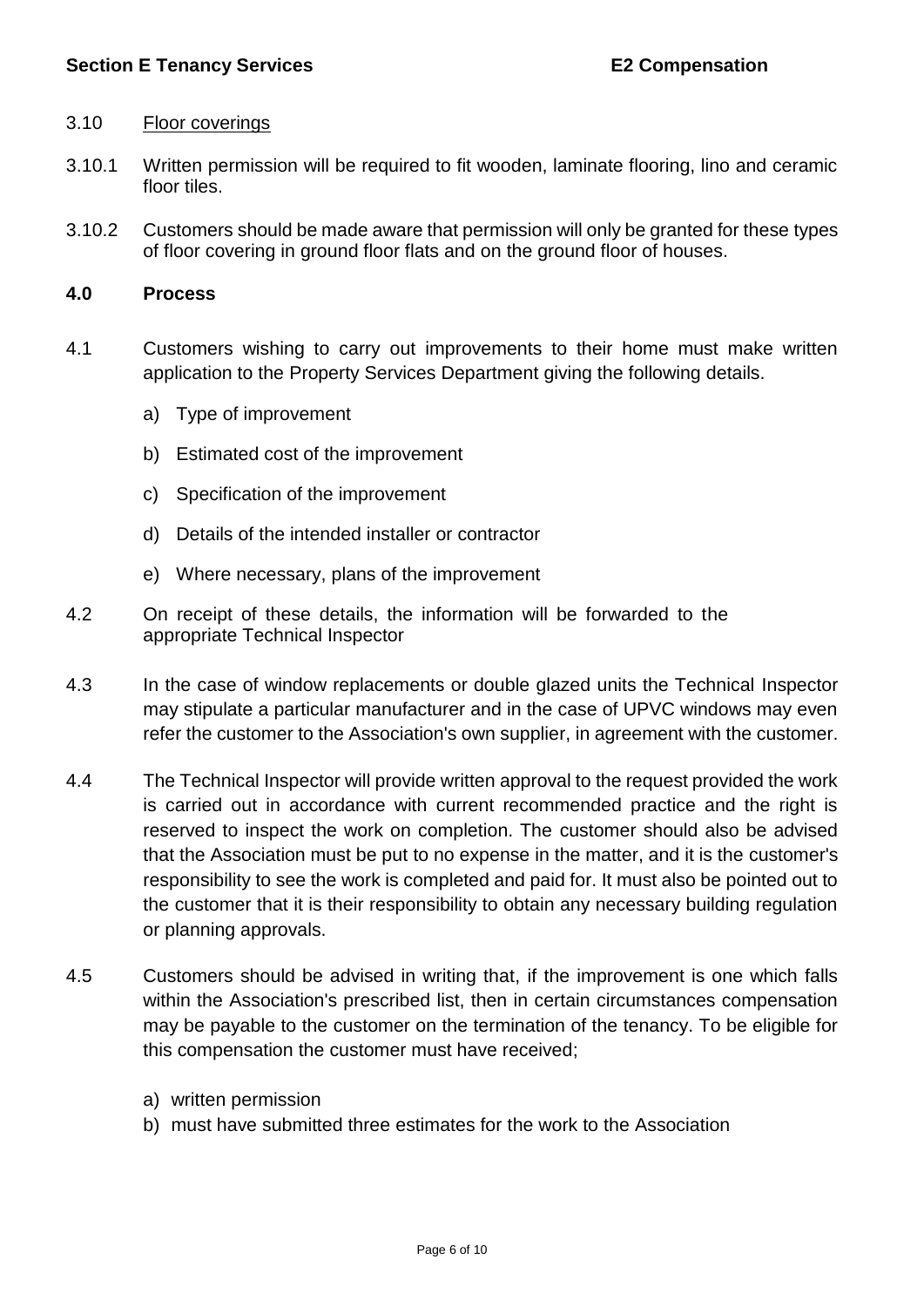- 4.6 Where compensation is likely to be claimed the customer must be made aware that at the end of their tenancy they would not be compensated for the full cost of the improvement but that the original cost will be reduced over the prescribed number of years estimated to be the life of that particular improvement.
- 4.7 The Technical Inspector must forward a copy of the permission letter to the relevant Estate Officer for the customer file, and a copy of the letter, estimate and any other information must be retained on the W drive under Documents / Housing / Maintenance.
- 4.8 There is no increase in rent following improvements.
- 4.9 It is the responsibility of the Technical Inspector, in the case of central heating improvements, to ensure that the appliance is included in the Association's annual maintenance service agreement.
- 4.10 On termination of the tenancy it is the responsibility of the customer to formally request compensation using the compensation claim form within one month of the termination of the tenancy (Appendix E.2.1). This letter must be forwarded to the Technical Inspector who would inspect the property and the improvement and by reference to the original documentation calculate the compensation payable.
- 4.11 For some improvements, e.g. laminate floors, lino or ceramic floor tiles, the customer will be asked to reinstate the property to its original condition. Should the customer fail to do so, NCHA will undertake these works and recharge the customer.
- 4.12 The customer must be made aware that any compensation payable will be set against any sums that may be owed to the Association by the customer. Therefore, the Technical Inspector must check the rent account with the Income Team. If arrears are outstanding, or other monies are owed to the Association, the Estate Officer must put through a rent adjustment sheet and the Technical Inspector must write to the customer notifying them of this action.
- 4.13 Any cash sum due to the customer will be paid by BACS (bank transfer) raised by the Technical Inspector and will be forwarded to the customer only after the vacated property has been inspected and found to be in a lettable condition. No sums will be forwarded to a former customer if the property is found on vacation to be in need of repair works caused as a direct result of customer misuse or neglect.
- 4.14 Major Repairs Impact Affordable and Social Housing Customers
- 4.14.1 Loss of a room
- 4.14.2 Where the customer does not have the use of a room, or rooms, in their home, they will be compensated for their loss. Customers will only be eligible for compensation if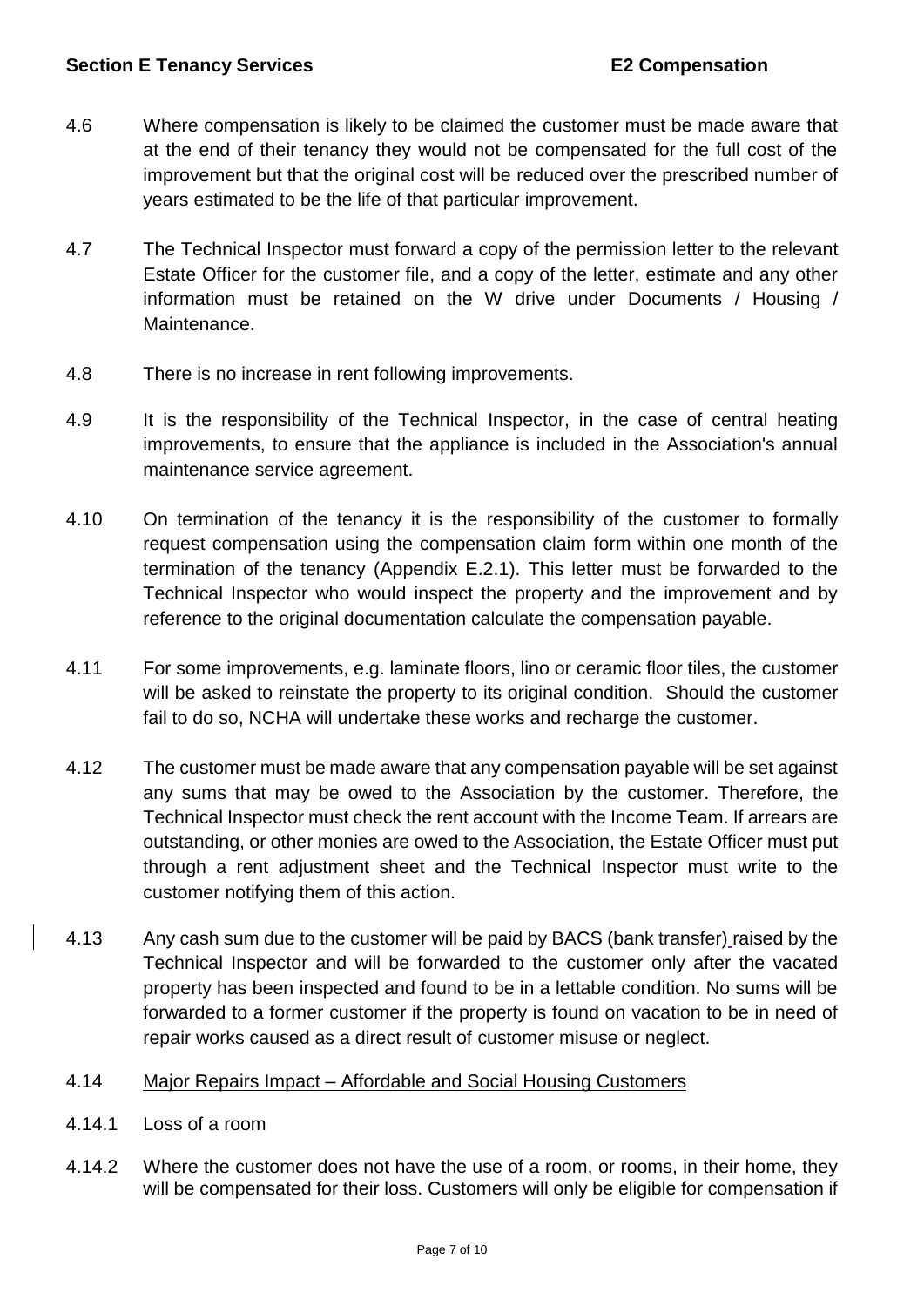they are without the use of the room for more than 5 working days. Payment will be made at £15.00 per week.

#### 4.15 Damage to interior décor

4.15.1 Where contractors have no alternative but to spoil the decorations when undertaking a repair, every effort will be made to match existing décor on completion. Where this cannot be achieved, the customer will be issued with a decoration allowance based on the Property Services Team's standard rates. If, for whatever reason, neither of the two above options are acceptable to the customer, and with the prior approval of the Technical Inspector, NCHA may appoint decorators to complete the works and the materials will be agreed with the customer, on a like for like basis.

#### 4.16 Damage by NCHA's appointed contractors

4.16.1 If damage has been caused by NCHA's appointed contractors, and the customer notified Property Services team within 10 days of the occurrence, the claim will be passed to them to resolve. However, if the Property Services Team believes the customer has a justified claim but that the contractor may delay payment, NCHA may settle the matter within 5 working days and recoup the sum from the contractor.

# 4.17 Upheld complaint

- 4.17.1 Following investigation of an upheld complaint, NCHA may decide that monetary compensation should be offered to the customer. Such compensation would normally only be offered where there is evidence of an actual loss. Discretionary cash sums recommended by the Officer upholding the complaint will be offered after approval by the Departmental Manager (within their delegated authority levels).
- 4.17.2 Where complaints have been considered by the Housing Ombudsman Service, NCHA will abide by compensation offers recommended in their report

#### 4.18 Failure to meet terms of a service contract

4.18.1 Details are held in NCHA's Service Charges policy (see D06 Service Charges).

#### **5. Procedure**

- 5.1 In instances where there has been a service failure it will be the responsibility, in most cases, for the customer to make a compensation claim, in writing or email, to the relevant Departmental Manager. If the customer has support needs then a carer, if they are the customer's advocate, may claim on their behalf. In instances where the service failure is the responsibility of a Department other than Housing or Property Services the claim must be passed to the relevant Head of Department.
- 5.2 In instances where an official complaint is justified and proven, compensation is payable within the limits contained in the Association's Financial Regulations which state that the officers, detailed below, have authority to offer compensation:
	- Departmental Managers to a maximum of £1,000
	- Executive Team, sums over £1,000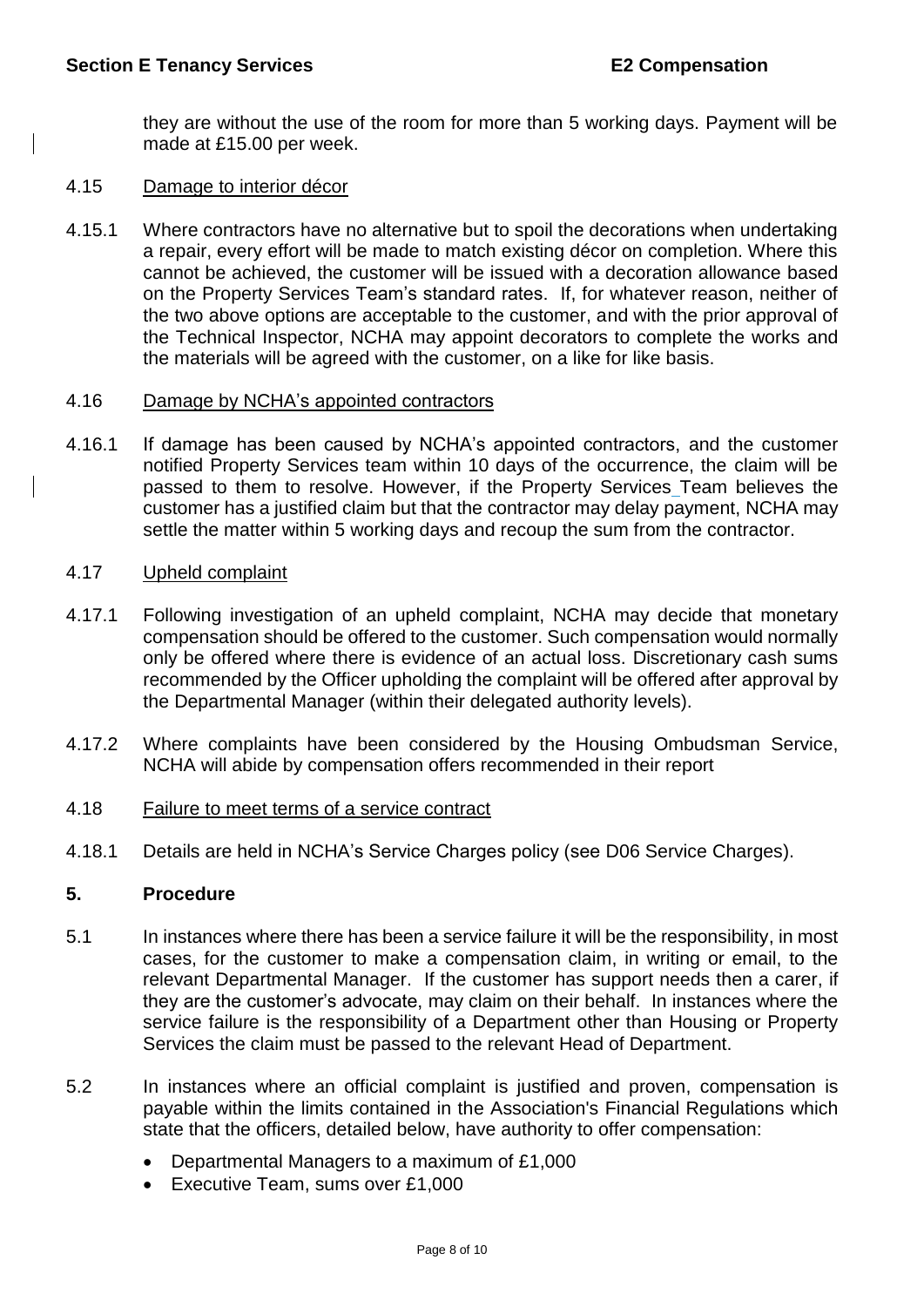- 5.3 Claims should be submitted on the attached standard claim form (Appendix E.2.1).
- 5.4 On receipt of a claim form the Departmental Manager or Departmental Head must undertake an investigation of all facts in the case.
- 5.5 The decision to pay compensation (or not) must be conveyed in writing to the customer and copies of the claim, investigation and letter retained on file. If the compensation deemed payable is outside of the investigating officer's delegated powers, the papers, with recommendation, must be forwarded to the Departmental Director who will obtain the necessary approvals.
- 5.6 If rent arrears exist, compensation payable should normally be used to reduce the arrears. It will therefore be necessary for the Income Officer to be advised of all compensation claims and awards so that rent adjustments can be made. However, if a customer is in arrears and costly personal items are damaged by NCHA staff or contractors, the compensation will be paid to the customer to enable him / her to replace the damaged item, like for like upon proof of purchase.

# **6. Home Contents Insurance**

- 6.1 The contents of customers' homes are not insured by NCHA. If there is accidental damage to their possessions caused, for example, by a burst pipe, NCHA will not normally be held liable for their replacement. If NCHA is considered liable, for example if repairs have not been completed correctly, NCHA will consider a compensation claim. Otherwise the customer will be asked to make a claim on their own Home Contents Insurance.
- 6.2 Customers are strongly advised to take out home contents insurance and a leaflet has been placed in their sign up pack and is also available from NCHA. Customers are not obliged to take out insurance with the company supplying the leaflet and they may prefer to use a company they have been happy with before.